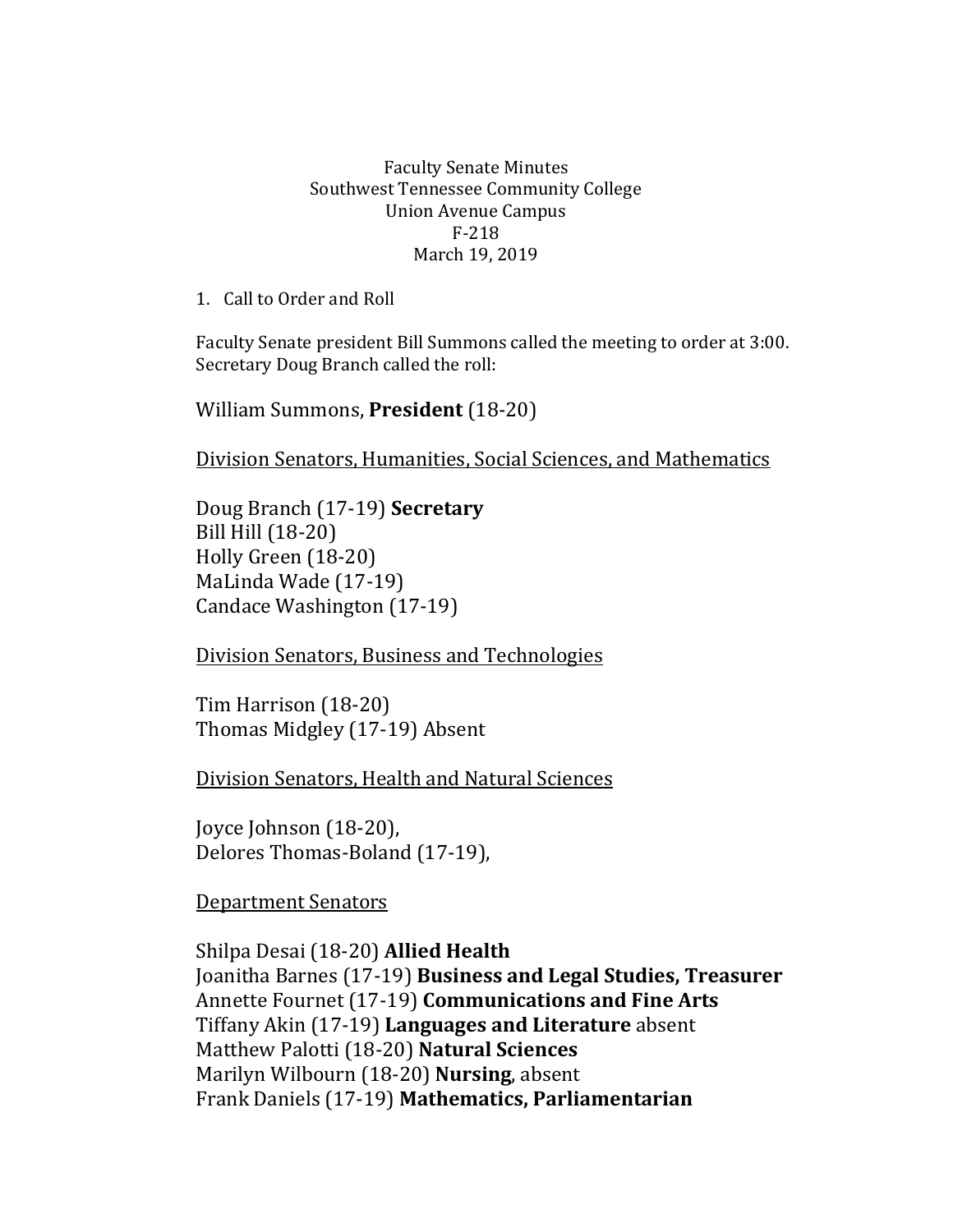## Stewart White (17-19) **Technologies** Ed Reid (17-19) **Social and Behavioral Science**

2. Approval of Minutes

The body approved the minutes from the February, 2019 Faculty Senate meeting. Secretary Doug Branch will ask that those minutes be posted to the website.

3. New Senators

We welcomed a new senator, Tim Harrison. Tim replaces Eddie Baker, who took an administrative position as Interim Chair of Business and Technologies. Tim does not replace Eddie as vice-president.

## 4. Special Guests

A. Iliana Ricelli, from Human Resources, and Mike Neal, from Finance, came to discuss their compensation plan proposal. This proposal, which will be released once final approval comes, involves an increase in the college minimum wage, to \$12.00 per hour for benefitted employees. This would take place in July, as would A 2% raise for all benefitted employees. The plan also includes a \$1000 bonus, probably to be paid in November, for all benefitted employees.

The plan will also allow compensation awards based on exceptional performance, completion of a project, or accomplishment of a new initiative. Managers will be able to reward employees who excel in their tasks or additional assignments.

- 5. Reports from Senate Officers and Senate Committees
	- A. Bill Summons, President

Bill reported on the SEC's monthly meeting with the vice-president for academic affairs. As that position is currently unfilled, the SEC met instead with Sindy Abadie, special assistant to the vice-president for academic affairs. Items from that meeting:

Sindy favors the idea, encouraged by the SEC, that faculty sexual harassment and cybersecurity training are cumbersome and time-consuming. The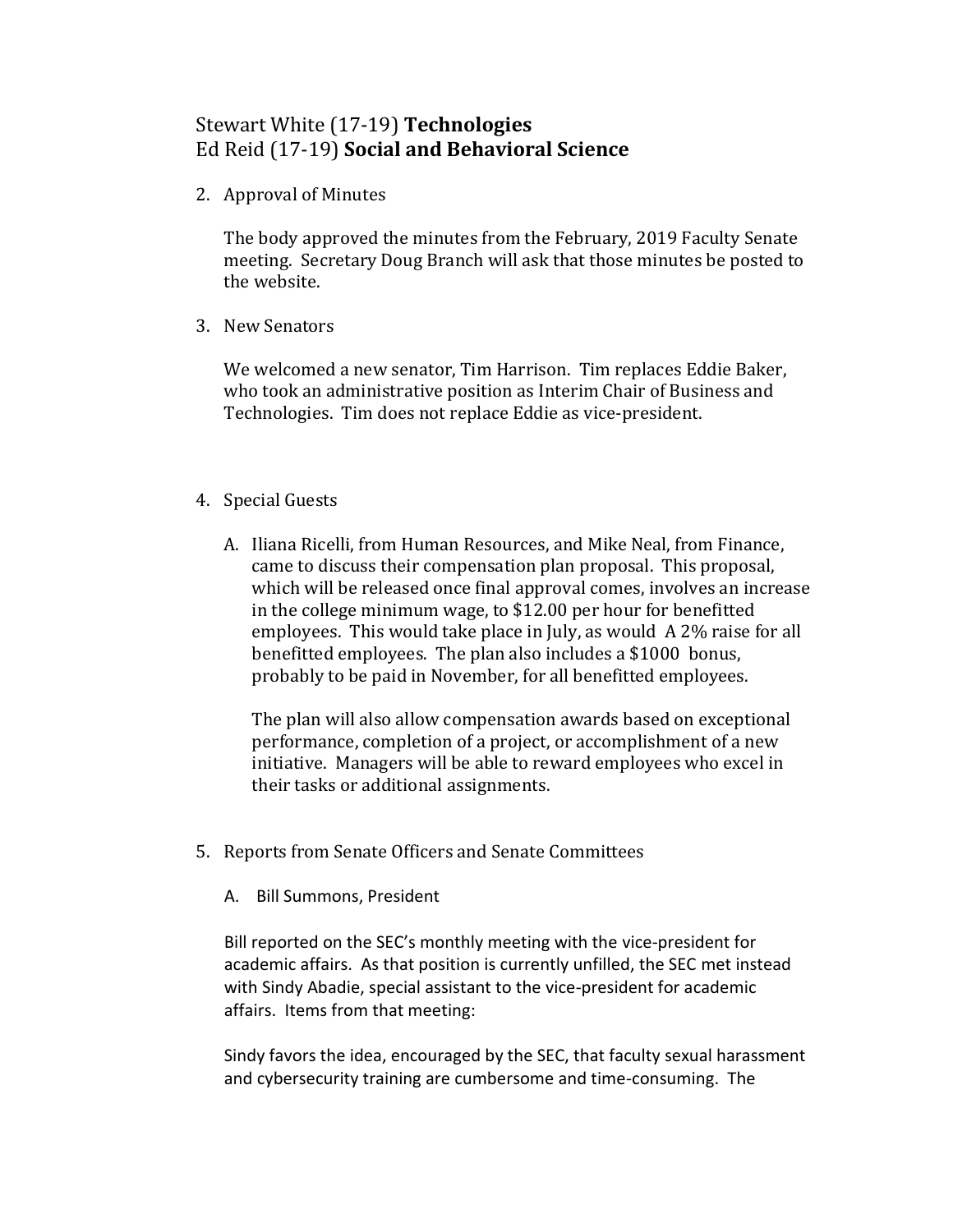administration will look into ways that faculty could take a test online, perhaps rather than having to sit through the entire online training.

Sindy also favors fewer LDA submissions and the notion that faculty should get those LDA due dates sooner.

The SEC complained that the new faculty evaluation pilot is too difficult and unmanageable. Sindy assured the group that the pilot is not a "done deal."

The job announcement for the new Academic Vice-President has been posted (or will be shortly posted) in March.

B. Vice-President Report

Vice-President Eddie Baker, having been appointed interim chair of Business and Legal Studies, is no longer the vice-president.

We held an election for a new vice-president, to serve until elections are held in April. Joyce Johnson and Mattew Palotti were nominated. Matthew Palotti was elected.

C. David Huffman, Chair, Faculty Handbook Committee

David presented the new adjunct instructor handbook, noting that it had been finished for a year but had not yet been given full approval by the administration.

It was moved that the faculty senate accept this draft of the adjunct faculty handbook, as presented by David, with minor changes we suggested. Motion carried.

We commended David and his committee for their hard and diligent work.

D. Bill Weppner, Chair, Faculty Development Committee

Bill reported the success of the January Civil Rights Museum tour and barbecue, an event held for college employees. He spoke highly, too, of the digital dossier initiative spearheaded by Hannah Province. He noted, too, that the faculty evaluation pilot program has had a lot of participants, but he doesn't know precisely who they are. An evaluation of the pilot will come later, during Summer Institute.

Bill voiced frustration that he does not know how much money his committee has at its disposal to fund items like faculty travel. He says he has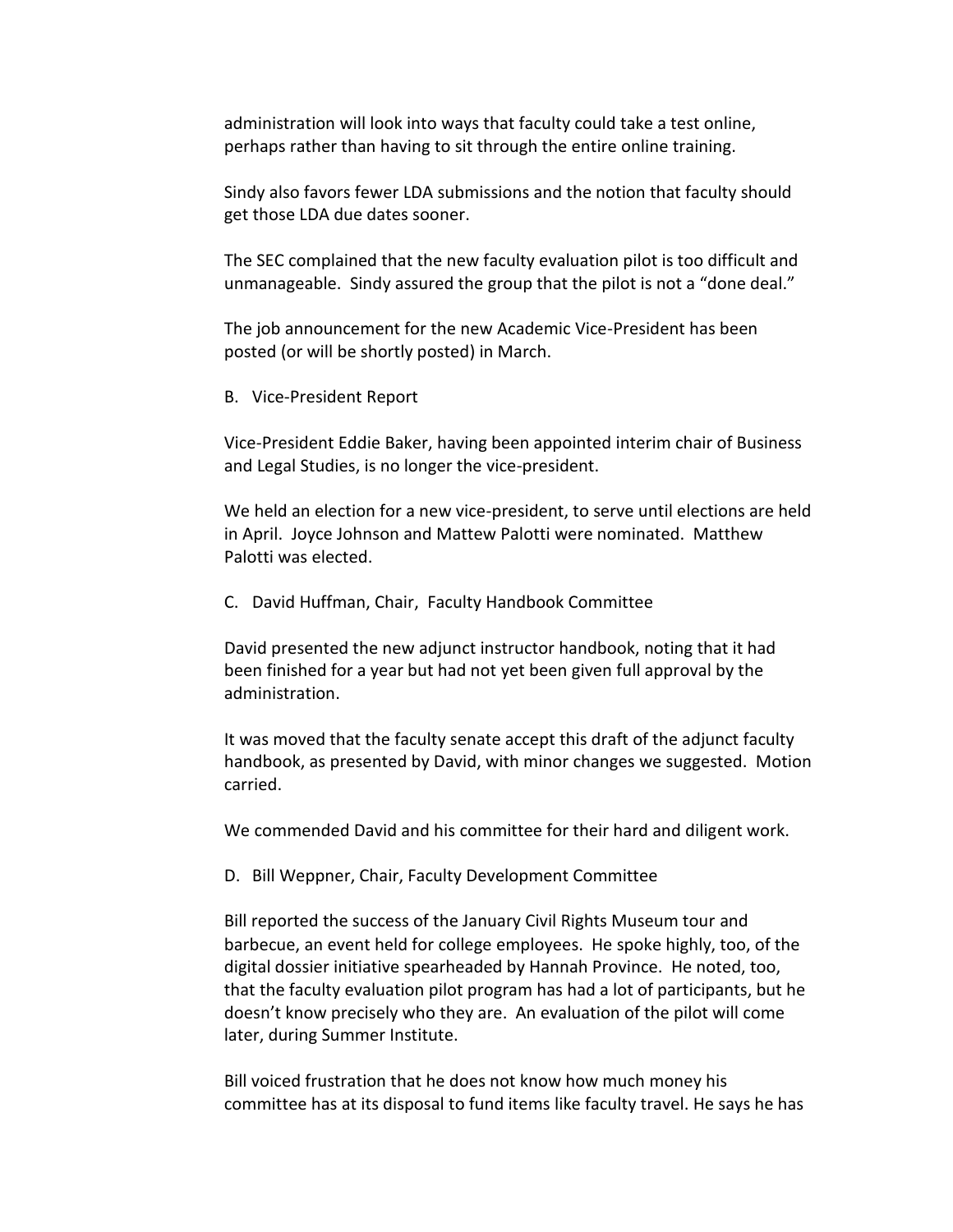never been able to obtain an adequate response, from the administration, on that point.

E. Jason Whitt, General Education Coordinator

Jason encouraged us to be involved in the accreditation process next year.

He also reported that TBR is currently involved in a review of general education. TBR seems to be moving toward taking a fresh look at general education and considering some of the issues our graduates may have when they transfer to a four-year school. He notes that any reduction in the number of general education credits for transfer degrees would require a change in state law.

6. Old Business

Joyce Johnson suggested we look into scheduling more regular faculty senate meetings on other campuses, including Maxine Smith, next year. We decided to table that discussion for one month.

7. The meeting was adjourned by Bill Summons at 5:04.

Respectfully Submitted,

Doug Branch,

Faculty Senate Secretary